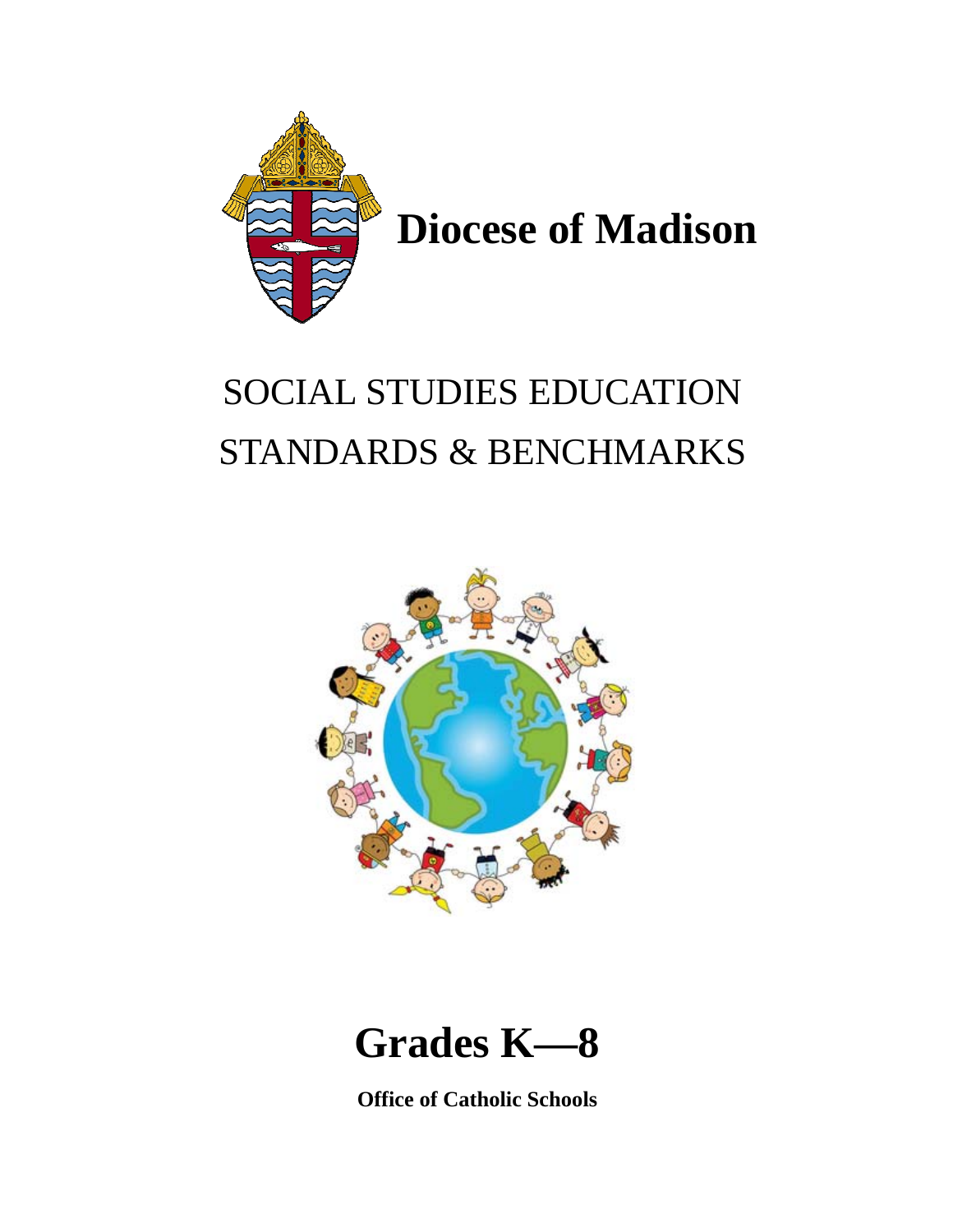The newest edition of the Diocese of Madison Social Studies Standards and Benchmarks by grade level represent what students should know and be able to do in six strands of Social Studies. The benchmarks are written in easy-to-read language, which is intended to be interpreted by students at the appropriate grade level.

The Social Studies standards and benchmarks represent a continuum of learning; while the grade level benchmarks are categorized by three groupings of grade levels, the scope and sequence of the curriculum is ultimately left to local building control. Particularly at the middle school level, the curriculum may not align with the recommended benchmarks; and while these benchmarks are a guide agreed upon by the committee members, they should not dictate or prescribe learning targets universally. There may be many instances where benchmarks are covered at grade levels that differ from the suggestions, as Social Studies can often be nonlinear in study format.

Benchmarks are based in large part on the new *Wisconsin Academic Standards for Social Studies.* The 2018 Wisconsin model is based on a number of national guidelines and is a significant refresh from both the state and existing national models that preceded the new iteration. In particular, the strong emphasis on active student voice and participation in areas of Social Studies takes the benchmark from a passive curriculum to a dynamic suggestion of experience as a responsible and contributing member of society.

As with many of the curricular content areas in the Diocese of Madison, the Catholic Identity is assumed within each benchmark. Educators should take every available opportunity to transform how a student can be a 'responsible and contributing member of society' to being a 'responsible and contributing *Catholic* to the larger levels of society'. There is a deep need for the students we serve to change our society from the inside out. The values and morals we teach, and the Gospel we preach, belong in a transformative way among the public that we also serve. Now, more than ever, Catholic Schools should bear witness to spreading the Good News.

2018 Social Studies Standards Committee Members: Dan Brandt; HG-IC School, Dickeyville-Kieler Michael Flanagan; Office of Catholic Schools Jacki Haberman; St. John the Baptist School, Jefferson Kathi Klaas; St. Peter School, Ashton Trevor Seivert; Our Lady of the Assumption School, Beloit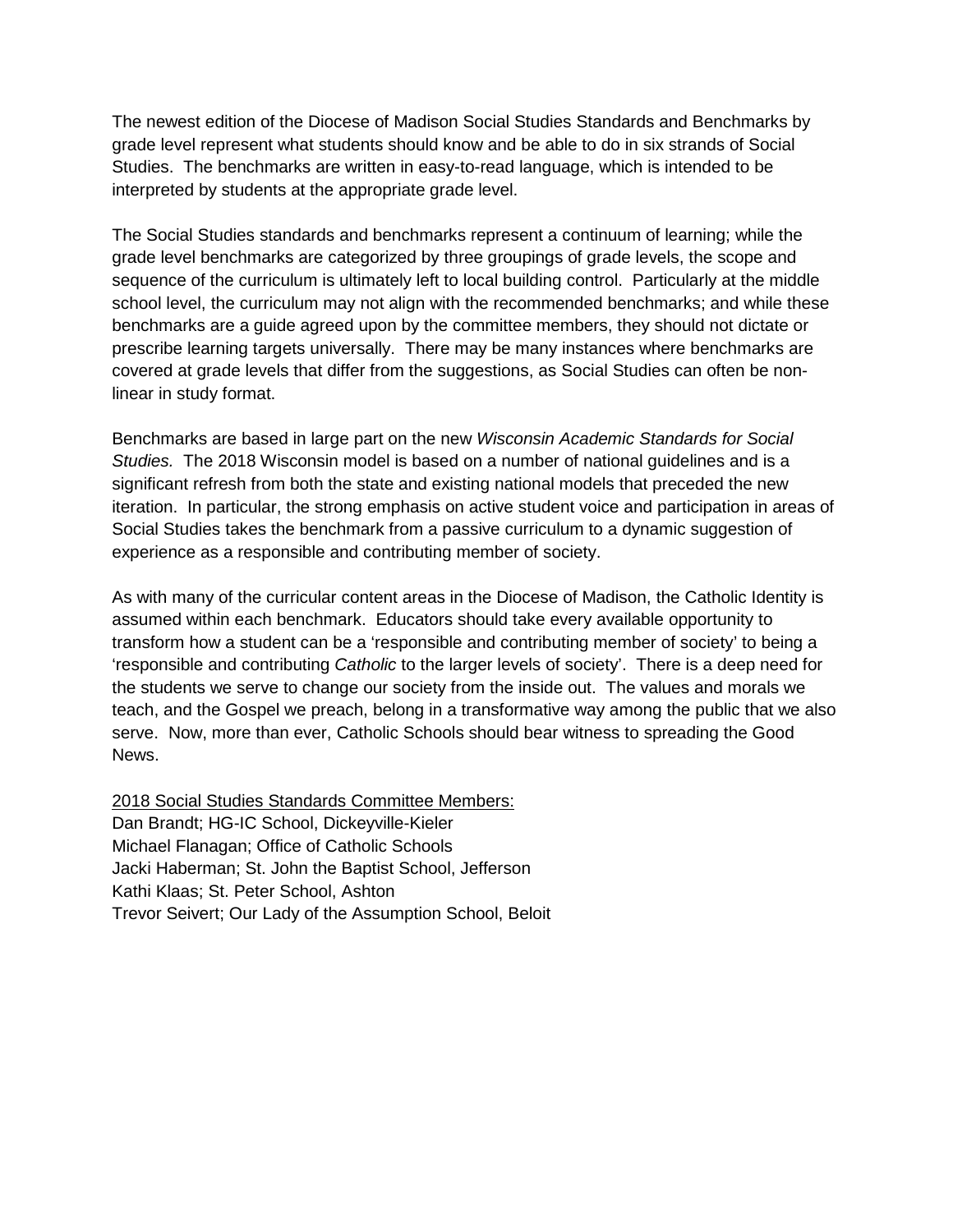### **Social Studies Standards - Grades K-8**

- **SSI. Social Studies: Inquiry**
- **SSI.1. Key Ideas and Details**
- **SSI.2. Plan Inquiry**
- **SSI.3. Gathering and Evaluating Applicable Resources**
- **SSI.4. Developing Claims**
- **SSI.5. Citing Evidence**
- **SSI.6. Communicating Conclusions**
- **SSB. Social Studies: Behaviorial Sciences**
- **SSB.1. Individual Perception and Behavior**
- **SSB.2. Personal Identity and Empathy**
- **SSB.3. Relationship of People and Groups**
- **SSB.4. Cultural Patterns**
- **SSB.5. Social Interactions**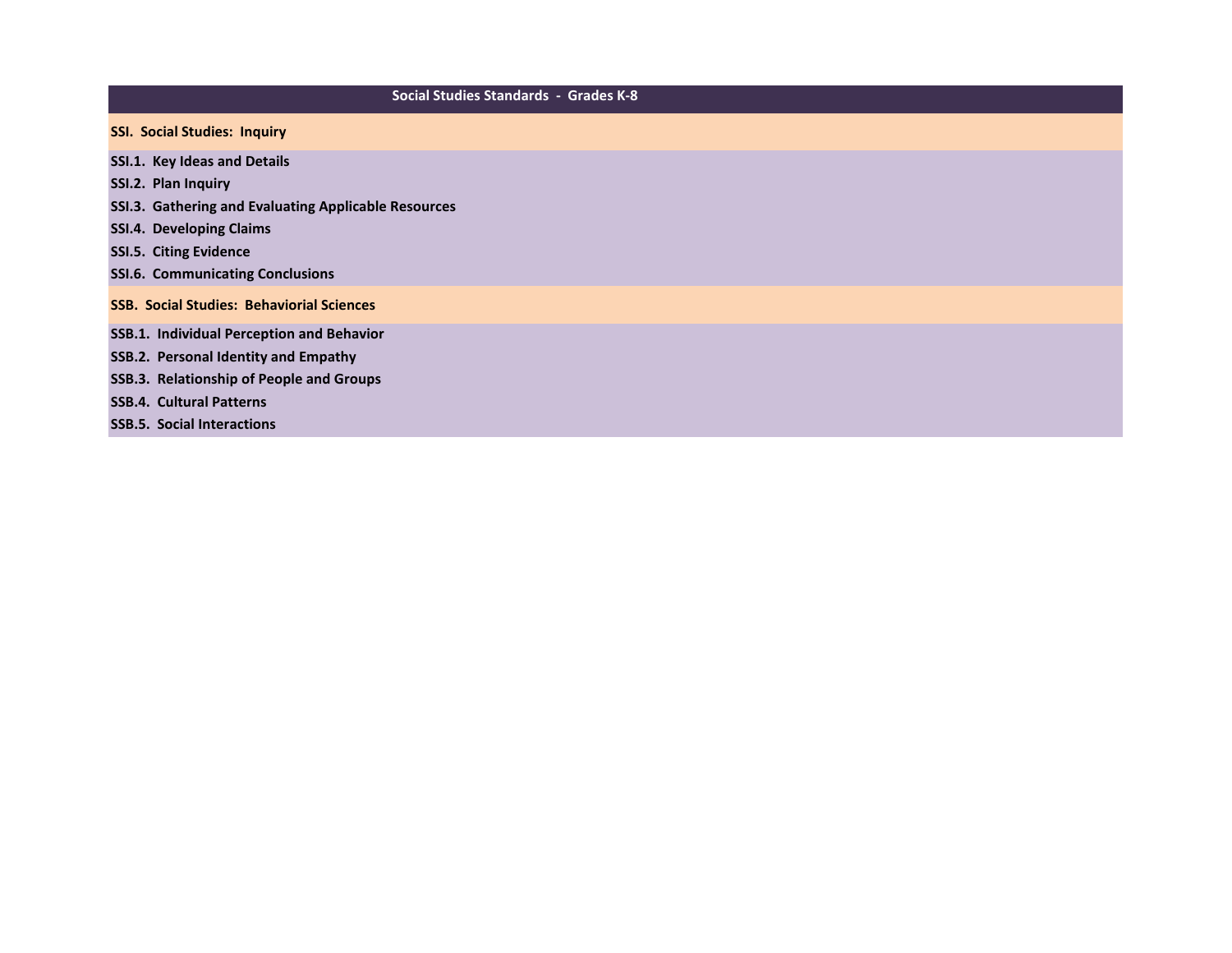### **Social Studies Standards - Grades K-8 (continued)**

**SSE. Social Studies: Economics**

**SSE.1. Choices and Decision-Making**

**SSE.2. Incentives**

- **SSE.3. Consumers, Producers, and Markets**
- **SSE.4. Supply, Demand, and Competition**
- **SSE.5. Cost of Production**
- **SSE.6. Economic Indicators**
- **SSE.7. Money**
- **SSE.8. Economic Fluctuations**
- **SSE.9. Allocation of Resources**
- **SSE.10. Institutions**
- **SSE.11. Role of Government**
- **SSE.12. Specialization, Trade, and Interdependence**
- **SSG. Social Studies: Geography**
- **SSG.1. Tools of Geography**
- **SSG.2. Spatial Thinking**
- **SSG.3. Mental Mapping**
- **SSG.4. Population and Place**
- **SSG.5. Impact of Movement**
- **SSG.6. Urbanization**
- **SSG.7. Distribution of Resources**
- **SSG.8. Transportation of People and Ideas**
- **SSG.9. Characteristics of Place**
- **SSG.10. Human Environment Interaction**
- **SSG.11. Interdependence**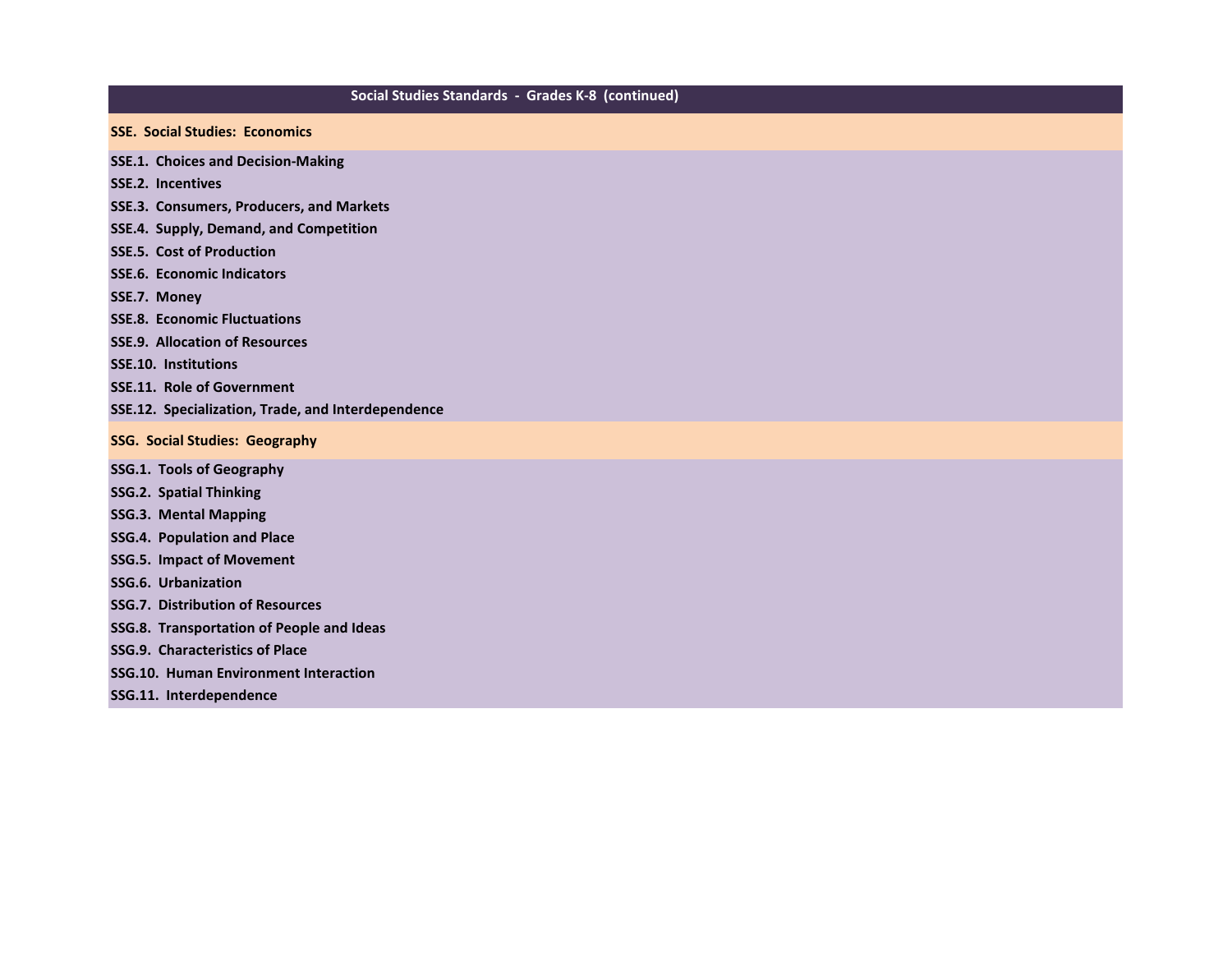### **Social Studies Standards - Grades K-8 (continued)**

- **SSH. Social Studies: History**
- **SSH.1. Cause and Effect**
- **SSH.2. Patterns of Historical Themes**
- **SSH.3. Contextualization**
- **SSH.4. Connections**
- **SSH.5. Perspective**
- **SSH.6. Current Implications**
- **SSP. Social Studies: Political Science**
- **SSP.1. American Democracy**
- **SSP.2. Origins of U.S. Government**
- **SSP.3. Human and Civil Rights**
- **SSP.4. Human and Civil Liberties**
- **SSP.5. Fundamentals of Citizenship**
- **SSP.6. Government Participation**
- **SSP.7. Government and Media Awareness**
- **SSP.8. Power in Government**
- **SSP.9. Public Policy**
- **SSP.10. Argumentation**
- **SSP.11. Concensus Building**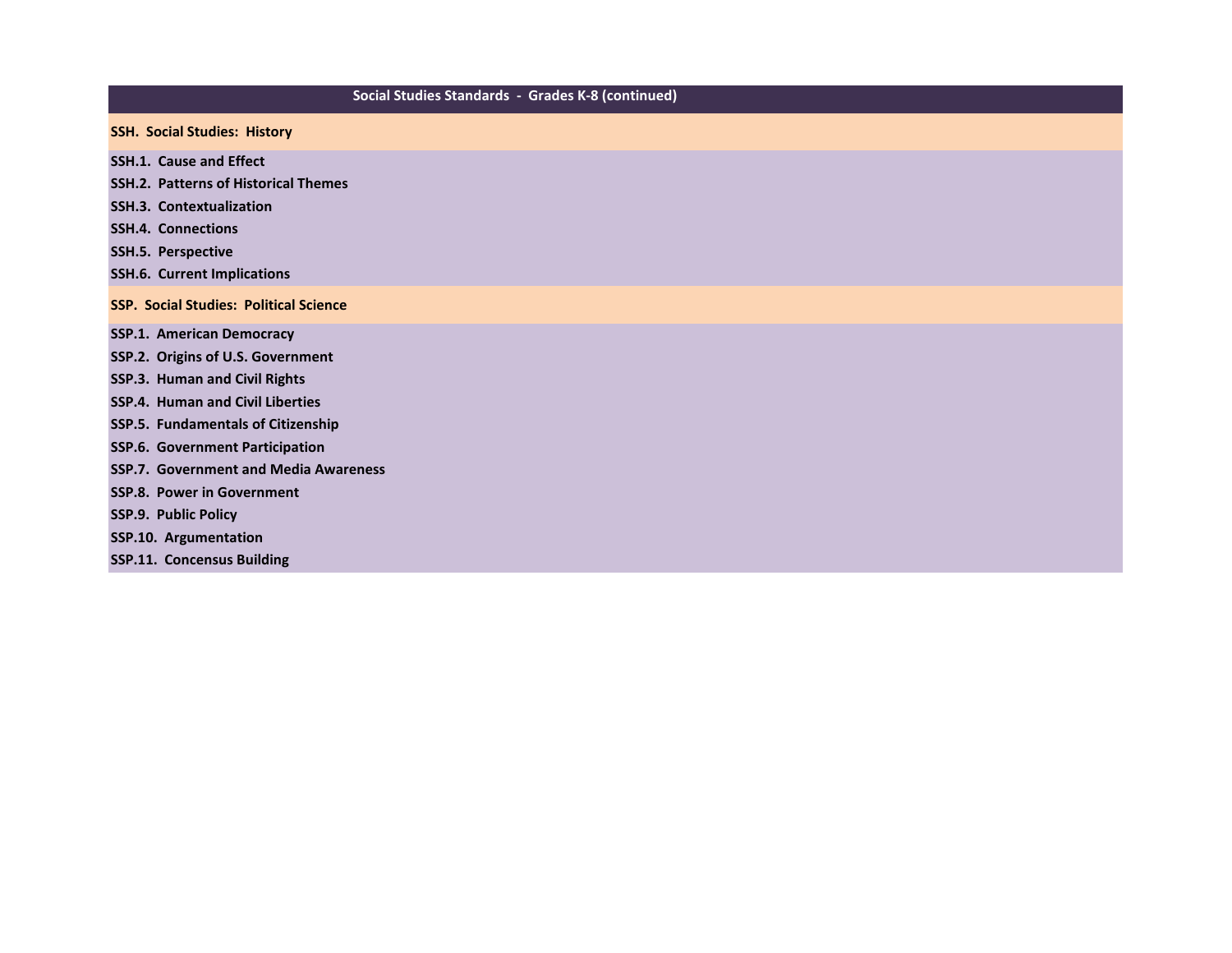|        |                                                      | $K-2$                                                                           | $3 - 5$                                                                             | $6-8$                                                                                                 |
|--------|------------------------------------------------------|---------------------------------------------------------------------------------|-------------------------------------------------------------------------------------|-------------------------------------------------------------------------------------------------------|
|        | <b>SSI. Social Studies: Inquiry</b>                  |                                                                                 |                                                                                     |                                                                                                       |
| SSI.1. | Question<br>Development                              | Recognize that a question is important to<br>understanding the world around us. | Create a list of open- and closed-ended<br>questions on a topic or issue.           | Create open-ended questions for further<br>research.                                                  |
| SSI.2. | Plan Inquiry                                         | Develop a question(s) in order to learn<br>more about a situation.              | Develop questions that support the<br>research, discussion, and investigation.      | Identify relevant sources that support<br>student-led inquiry.                                        |
| SSI.3. | Gathering &<br>Evaluating<br>Applicable<br>Resources | Determine valuable resources to answer<br>a question.                           | Gather and evaluate resources to<br>determine which best answer the<br>question.    | Determine usefulness and credibility of<br>primary and secondary sources.                             |
| SSI.4. | Developing Claims                                    | With prompting and support, state a<br>claim to answer a question.              | Create a thesis statement based on<br>evidence found in sources to make a<br>claim. | Develop a debatable and defensible claim<br>based on the analysis of sources.                         |
| SSI.5. | <b>Citing Evidence</b>                               | Recognize that evidence should be used<br>when answering a question.            | Select appropriate evidence from sources<br>to support a claim.                     | Support claim with evidence from<br>multiple reliable sources representing a<br>range of mediums.     |
| SSI.6. | Communicating<br>Conclusions                         | Present findings and respond effectively<br>to others' questions and feedback.  | Evaluate the strength of a claim and its<br>evidence.                               | Evaluate the logic, relevance, and<br>accuracy of claims, taking into<br>consideration personal bias. |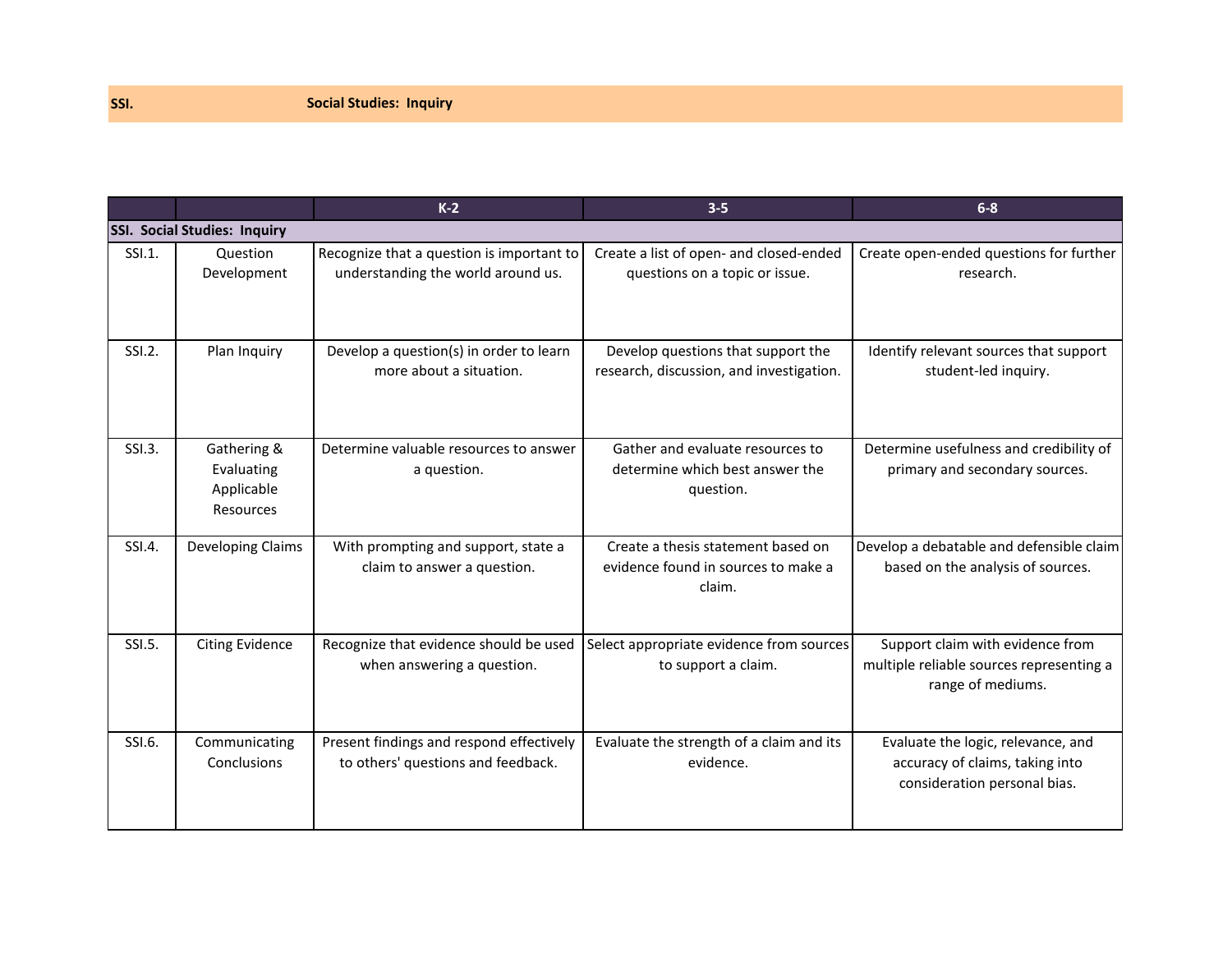|        |                                                  | $K-2$                                                                                                   | $3 - 5$                                                                                                         | $6 - 8$                                                                                                |
|--------|--------------------------------------------------|---------------------------------------------------------------------------------------------------------|-----------------------------------------------------------------------------------------------------------------|--------------------------------------------------------------------------------------------------------|
|        | <b>SSB. Social Studies: Behaviorial Sciences</b> |                                                                                                         |                                                                                                                 |                                                                                                        |
| SSB.1. | Individual<br>Perception and<br>Behavior         | Recognize that an adult might react<br>differently than a child to a situation.                         | Understand that a reaction is affected by<br>prior experiences.                                                 | Identify factors that influence a person's<br>cognition, perception, and behavior.                     |
| SSB.2. | Personal Identity<br>and Empathy                 | Understand that people may have<br>different reactions to the same situation.                           | Understand that culture, ethnicity, race,<br>age, religion, and social class can affect<br>someone's life.      | Understand the effects of ethnic and/or<br>gender discrimination on identity.                          |
| SSB.3. | Relationship of<br>People and Groups             | Understand how groups of people are<br>alike and different.                                             | Understand how people from different<br>cultures solve common problems.                                         | Understand how elements of culture can<br>unify or divide a group of people.                           |
| SSB.4. | <b>Cultural Patterns</b>                         | Recognize ways people change and adapt<br>to new situations.                                            | Understand how people from different<br>cultures develop different values and<br>viewpoints.                    | Understand how individuals learn the<br>elements of their culture and of other<br>cultures.            |
| SSB.5. | Social Interactions                              | Compare a belief and/or tradition in one<br>culture to another culture (e.g.,<br>celebrating Holidays). | Understand how similarities and<br>differences in cultures may lead to<br>understandings and misunderstandings. | Understand how individuals, groups, and<br>institutions can influence people, events,<br>and cultures. |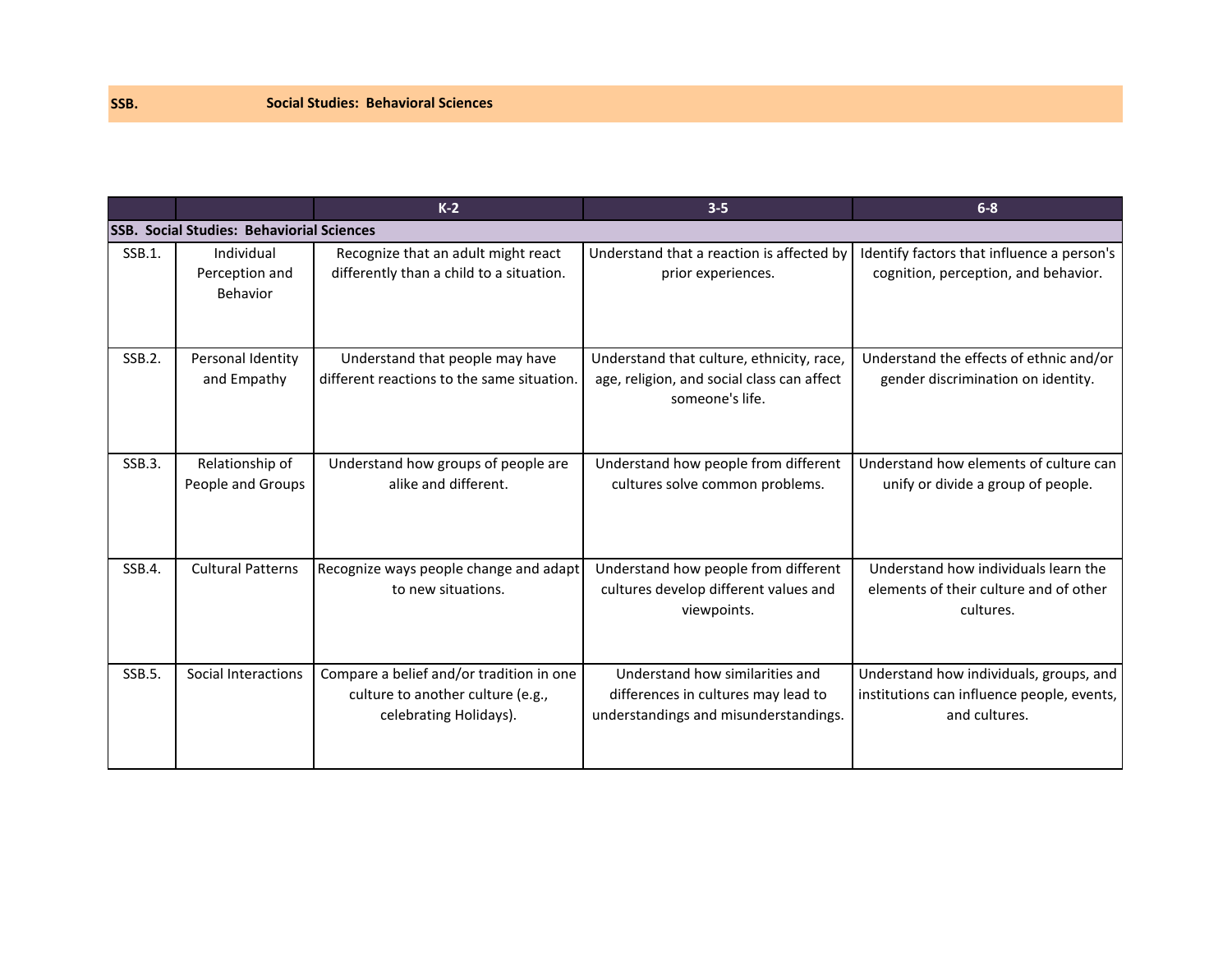|          |                                         | $K-2$                                                                                 | $3-5$                                                                                                                            | $6 - 8$                                                                                                                     |
|----------|-----------------------------------------|---------------------------------------------------------------------------------------|----------------------------------------------------------------------------------------------------------------------------------|-----------------------------------------------------------------------------------------------------------------------------|
|          | <b>SSE. Social Studies: Economics</b>   |                                                                                       |                                                                                                                                  |                                                                                                                             |
|          | SSE.1.A. Choices and Decision<br>Making | Understand the difference between a<br>want and a need.                               | Compare and contrast the costs and<br>benefits of a decision.                                                                    | Analyze how the opportunity costs of<br>decisions might vary based on the<br>situation.                                     |
| SSE.1.B. |                                         | Identify what is important to you, your<br>family, community, and country.            | Be able to categorize limited resources<br>(e.g., money, materials, time, labor).                                                | Evaluate how limited resources impact<br>the choices of individuals, households,<br>communities, businesses, and countries. |
| SSE.2.   | Incentives                              | Given a real-world situation, identify a<br>potential reward.                         | Understand how incentives impact<br>individual and/or household decision-<br>making.                                             | Evaluate how incentives determine what<br>is produced and distributed in a<br>competitive market system.                    |
| SSE.3.A. | Consumers,<br>Producers, and<br>Markets | Understand the difference between<br>buyers and sellers (consumers and<br>producers). | Understand that supply and demand<br>affects products, availability, and the<br>workforce.                                       | Understand how individuals, businesses,<br>and governments are both consumers<br>and producers.                             |
| SSE.3.B. |                                         |                                                                                       | Understand the difference between<br>goods and services.                                                                         | Understand the roles of consumers and<br>producers of the market for goods and<br>services.                                 |
| SSE.4.   | Supply, Demand,<br>and Competition      | Understand how products are priced.                                                   | Assess the roles of consumers, producers,<br>prices, non-price factors (e.g., fad items,<br>natural disasters), and competition. | Evaluate the extent to which competition<br>exists and how it can affect price,<br>quantity, and variety.                   |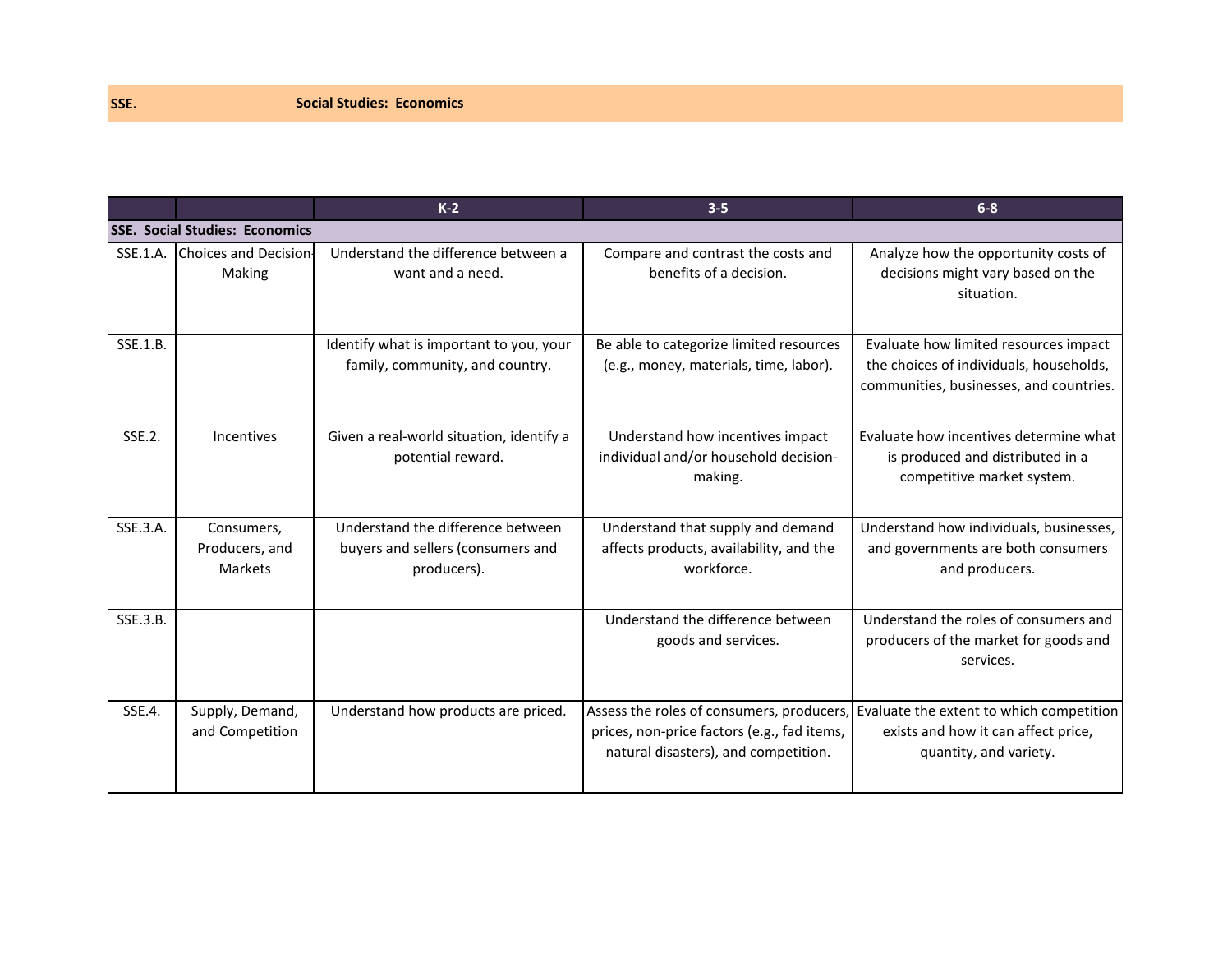|               |                                                  | $K-2$                                                                                    | $3 - 5$                                                                                                                                  | $6 - 8$                                                                                                                                          |
|---------------|--------------------------------------------------|------------------------------------------------------------------------------------------|------------------------------------------------------------------------------------------------------------------------------------------|--------------------------------------------------------------------------------------------------------------------------------------------------|
|               | <b>SSE. Social Studies - Economics</b>           |                                                                                          |                                                                                                                                          |                                                                                                                                                  |
| SSE.5.        | Cost of Production                               | Understand how resources are used to<br>make goods.                                      | Identify the factors of production (e.g.,<br>location, materials, equipment, expertise,<br>motivation) in order to make a profit.        | Evaluate factors of production and how<br>they are combined to provide goods<br>and/or services for a profit.                                    |
| SSE.6.        | <b>Economic Indicators</b>                       | Understand the cost of everyday goods.                                                   | Understand how the cost of goods and<br>services change over time.                                                                       | Analyze how inflation, deflation, and<br>unemployment affect different groups.                                                                   |
| SSE.7.        | Money                                            | Understand why money is used and<br>should be saved.                                     | Describe the role of money, banking, and<br>savings in everyday life, including why<br>people borrown money and the role of<br>interest. | Understand the functions of money and<br>how interest rates influence borrowing<br>and investing.                                                |
| <b>SSE.8.</b> | Economic<br><b>Fluctuations</b>                  |                                                                                          | Identify the Gross Domestic Product<br>(GDP) and Gross National Product (GNP)                                                            | Analyze the use of Gross Domestic<br>Product (GDP) to assess the state of an<br>economy.                                                         |
| SSE.9.        | Allocation of<br><b>Resources</b>                | Understand how a good gets to a local<br>community or market.                            | Identify the chain of supply for a basic<br>need (food, clothing, shelter).                                                              | Understand how different economic<br>systems meet the needs of their<br>consumers.                                                               |
| SSE.10.       | <b>Institutions</b>                              | Identify different jobs people have and<br>how they help each other.                     | Understand the role of economic<br>institutions (e.g. banks, government) in<br>helping individuals and society.                          | Understand rules and laws that protect<br>consumers, workers, businesses, and<br>institutions.                                                   |
| SSE.11.       | Role of Government                               | Identify goods and services that the<br>government provides and how they help<br>people. | Understand why governments tax and<br>the impact on the economy.                                                                         | Evaluate types of taxes (e.g., progressive,<br>regressive) and earned benefits with<br>eligibility criteria (e.g. Social Security,<br>Medicare). |
| SSE.12.A.     | Specialization,<br>Trade, and<br>Interdependence | Understand how people can benefit<br>themselves and others.                              | Identify goods and services that vary<br>between two or more regions.                                                                    | Identify the role of specialization in trade.                                                                                                    |
| SSE.12.B.     |                                                  | Understand why people in different<br>countries trade goods.                             | Identify examples of U.S. imports and<br>exports.                                                                                        | Understand the benefits and costs of<br>trade policies to individuals, businesses,<br>societies, and among countries.                            |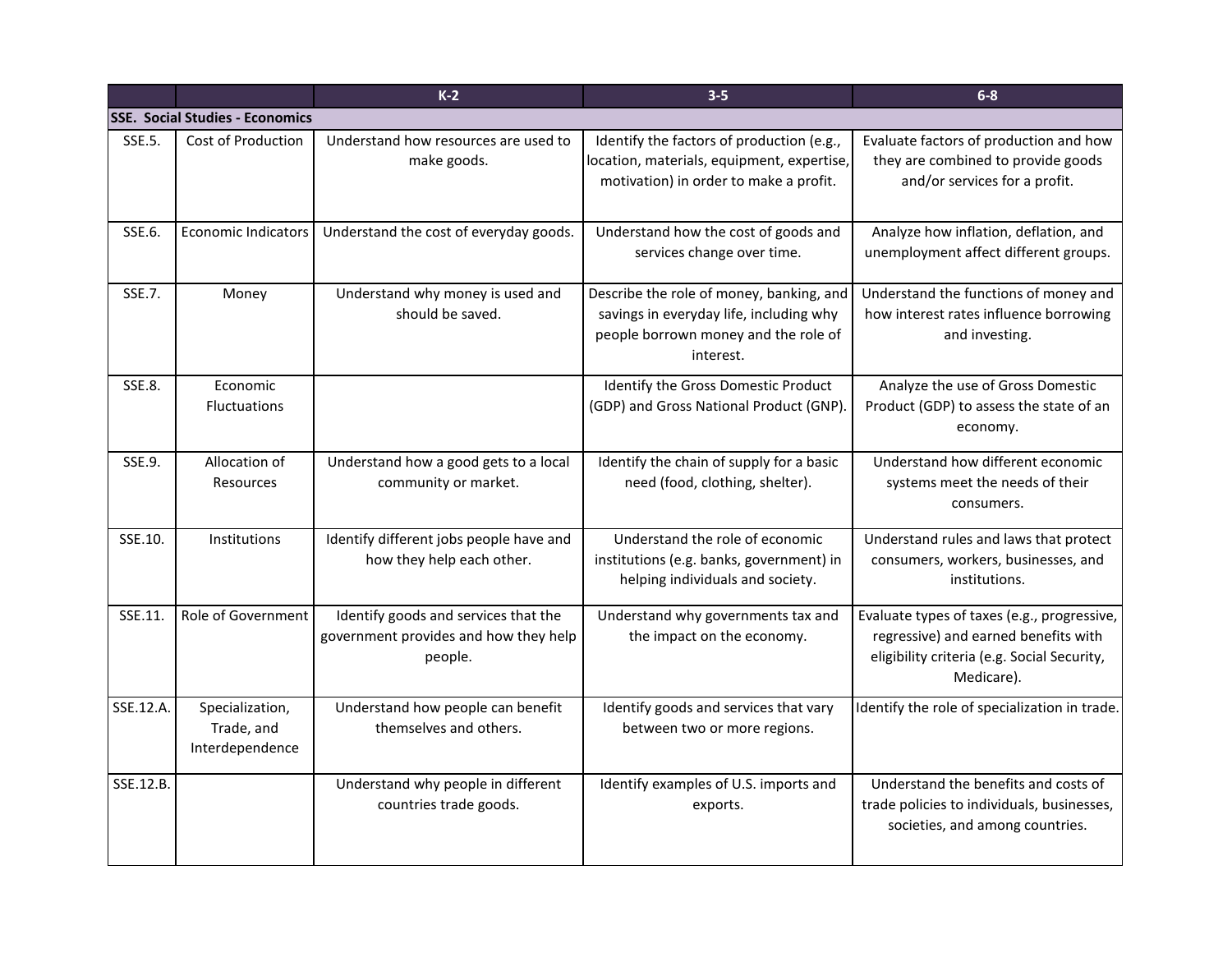|           |                                       | $K-2$                                                                                                                               | $3 - 5$                                                                                                                                        | $6 - 8$                                                                                                                                                        |
|-----------|---------------------------------------|-------------------------------------------------------------------------------------------------------------------------------------|------------------------------------------------------------------------------------------------------------------------------------------------|----------------------------------------------------------------------------------------------------------------------------------------------------------------|
|           | <b>SSG. Social Studies: Geography</b> |                                                                                                                                     |                                                                                                                                                |                                                                                                                                                                |
| SSG.1.    | <b>Tools of Geography</b>             | Understand the difference between maps<br>and globes.                                                                               | Understand how absolute and relative<br>location affects people, places, and<br>environment (e.g. absolute and relative).                      | Demonstrate understanding of the<br>appropriate features of a variety of maps<br>(e.g., distortion, area, distance,<br>direction).                             |
| SSG.2.    | <b>Spatial Thinking</b>               | Recognize physical and human<br>characteristics of a place using maps,<br>graphs, photographs, and other<br>representations.        | Evaluate patterns in a variety of maps,<br>charts, and graphs to display geographic<br>information.                                            | Evaluate purposes of and differences<br>among maps, globes, aerial photographs,<br>charts, and satellite images.                                               |
| $SSG.3$ . | <b>Mental Mapping</b>                 | Create a map of a familiar and an<br>unfamiliar place, using title, compass<br>rose, and symbols.                                   | features throughout the world.                                                                                                                 | Locate regions, and physical and cultural Understand that mental maps are shaped<br>by individual perceptions of people,<br>places, regions, and environments. |
| SSG.4.    | Population and<br>Place               | Understand why people live in certain<br>places, including local and global<br>communities.                                         | Understand types of communities and<br>their populations, including local and<br>global communities.                                           | Understand the distribution and<br>movement of populations on a local and<br>global scale.                                                                     |
| SSG.5.    | Impact of<br>Movement                 | Understand that the movement of people<br>impacts communities (e.g., physical,<br>social, geographic, economic, religious,<br>etc.) | Understand and explain how the<br>movement of people impacts<br>communities (e.g., physical, social,<br>geographic, economic, religious, etc.) | Understand and evaluate the global<br>impacts of population shifts over a period<br>of itme.                                                                   |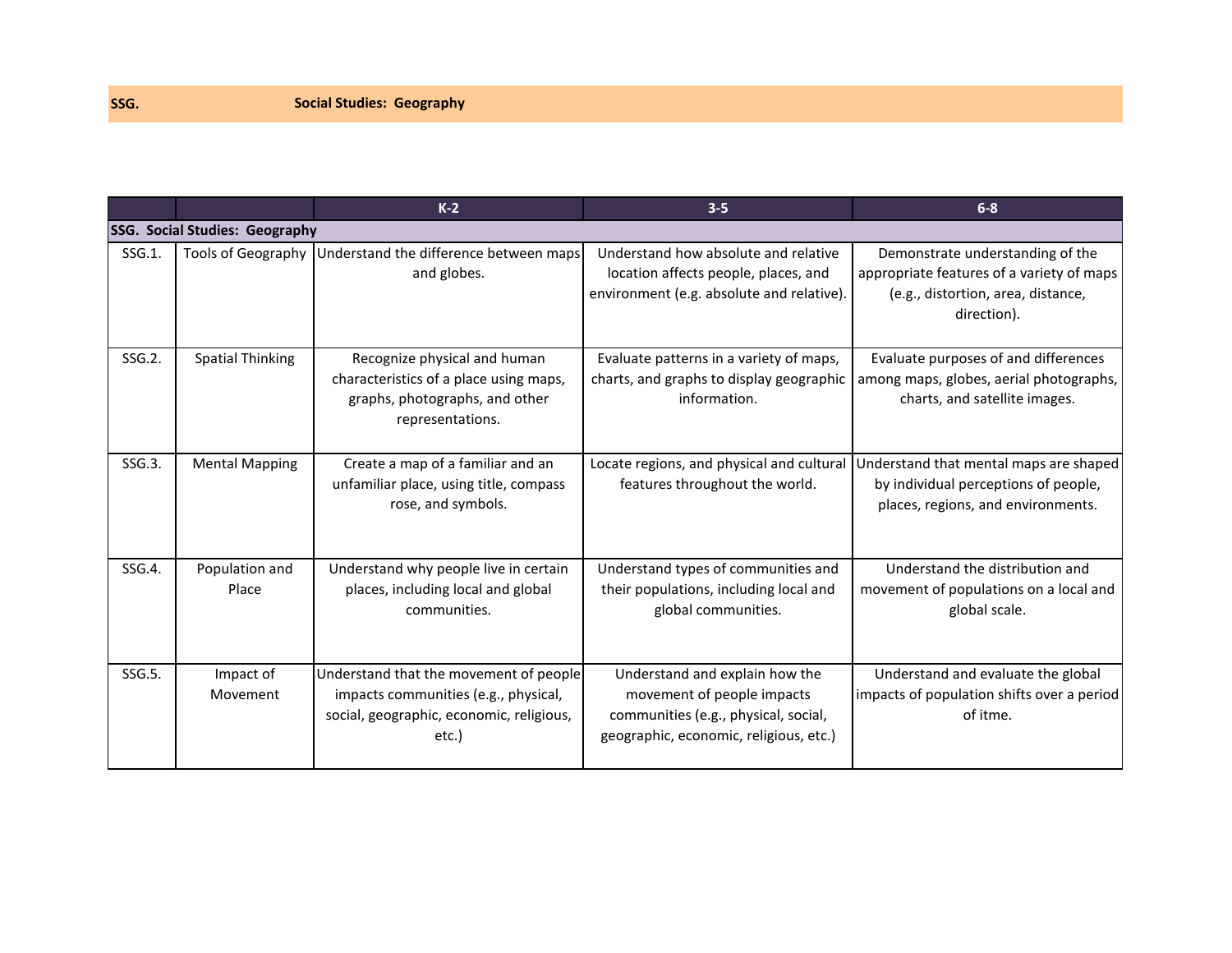|         |                                       | $K-2$                                                                      | $3 - 5$                                                                                          | $6-8$                                                                                                                                     |
|---------|---------------------------------------|----------------------------------------------------------------------------|--------------------------------------------------------------------------------------------------|-------------------------------------------------------------------------------------------------------------------------------------------|
|         | <b>SSG. Social Studies: Geography</b> |                                                                            |                                                                                                  |                                                                                                                                           |
| SSG.6.  | Urbanization                          | Understand the differences between<br>rural and urban areas.               | Understand the relationships between<br>rural and urban areas.                                   | Understand and explain the<br>interdependence of rural and urban areas<br>on a global scale.                                              |
| SSG.7.  | Distribution of<br>Resources          | Understand what a resource is and how it<br>affects a community.           | Understand how the access to various<br>resources impacts the patterns of human<br>settlement.   | Understand the relationship between the<br>distribution of various resources and<br>patterns of human settlement.                         |
| SSG.8.  | Transportation of<br>People and Ideas | Understand how transportation and<br>communication have changed over time. | Identify how people, products, and ideas<br>move between places.                                 | Understand the patterns of<br>transportation and communication used<br>in local and global communities.                                   |
| SSG.9.  | Characteristics of<br>Place           | Identify the physical and nonphysical<br>characteristics of a place.       | Understand the physical and nonphysical<br>characteristics of a place related to its<br>culture. | Understand and evaluate the ways<br>culture and the characteristics of a place<br>can change over time.                                   |
| SSG.10. | Human Environment<br>Interaction      | Understand how humans change the<br>physical environment.                  | on the physical environment over time.                                                           | Understand the effects of human actions Analyze the intentional and unintentional<br>impacts humans have on the<br>envrionment over time. |
| SSG.11. | Interdependence                       | Understand that people share and trade<br>products and resources.          | Understand that the distribution of<br>resources creates systems of commerce<br>between groups.  | Hypothesize how changes in human<br>behavior can result in changes that have<br>effects on a global scale.                                |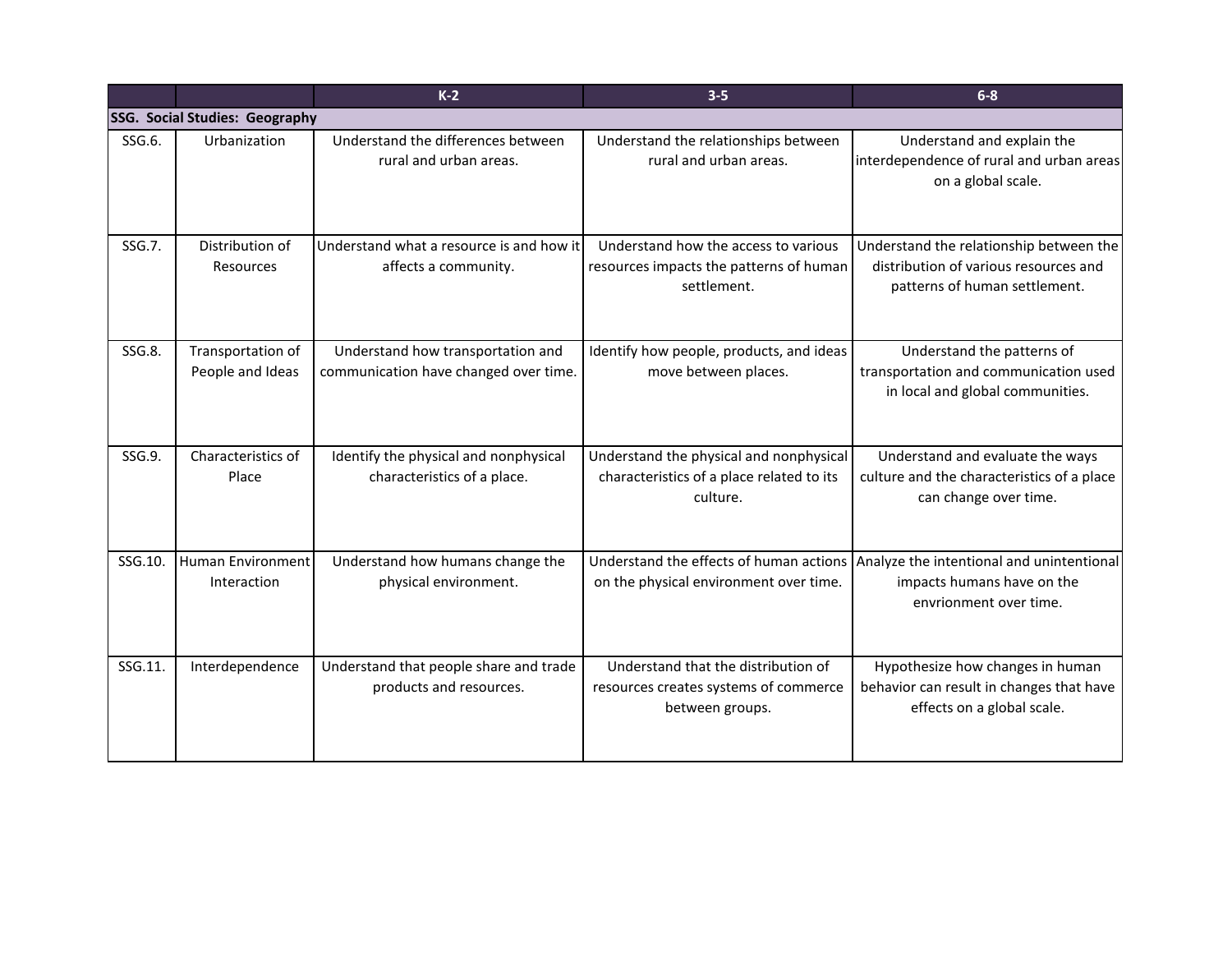|           |                                     | $K-2$                                                                                                                  | $3 - 5$                                                                                                | $6 - 8$                                                                                                                                       |
|-----------|-------------------------------------|------------------------------------------------------------------------------------------------------------------------|--------------------------------------------------------------------------------------------------------|-----------------------------------------------------------------------------------------------------------------------------------------------|
|           | <b>SSH. Social Studies: History</b> |                                                                                                                        |                                                                                                        |                                                                                                                                               |
| $SSH.1$ . | Cause and Effect                    | Identify the cause and effect on an event,<br>issue, or problem.                                                       | Use evidence to draw conclusions about<br>probable cause and effect of an event,<br>issue, or problem. | Use multiple perspectives to analyze and<br>explain the cause and effect of events<br>within and across time periods, events, or<br>cultures. |
| $SSH.2$ . | Patterns of Historical<br>Themes    | Identify and describe patterns of what<br>stays the same and what changes to self,<br>family, and community over time. | Using multiple sources, evaluate patterns<br>of what stays the same and what changes<br>over time.     | Evaluate the trustworthiness and bias of<br>multiple sources to analyze patterns of<br>what stays the same and what changes<br>over time.     |
| $SSH.3$ . | Contextualization                   | Recognize how something happening<br>outside of your home can affect your<br>family.                                   | Understand how a historical event<br>influences continuity or change.                                  | Understand how a historical event<br>influences the process or nature of<br>continuity or change.                                             |
| SSH.4.    | Connections                         | Describe a person or event from the past<br>that is similar to your life.                                              | Compare events in history to a current<br>issue or event.                                              | Hypothesize how significant historical<br>periods influence present and future<br>issues and events.                                          |
| $SSH.5$ . | Perspective                         | Understand that two people can talk<br>about an event from different<br>viewpoints.                                    | Apply historical perspectives to describe<br>different viewpoints of current and past<br>events.       | Evaluate historical perspective to create<br>arguments with evidence concerning<br>current events.                                            |
| SSH.6.    |                                     | Current Implications Explain how something from the past can<br>affect your life now.                                  | Explain how historical events have<br>possible implications on the present.                            | Evaluate and justify predictions of<br>potential outcomes of current events<br>based on the past.                                             |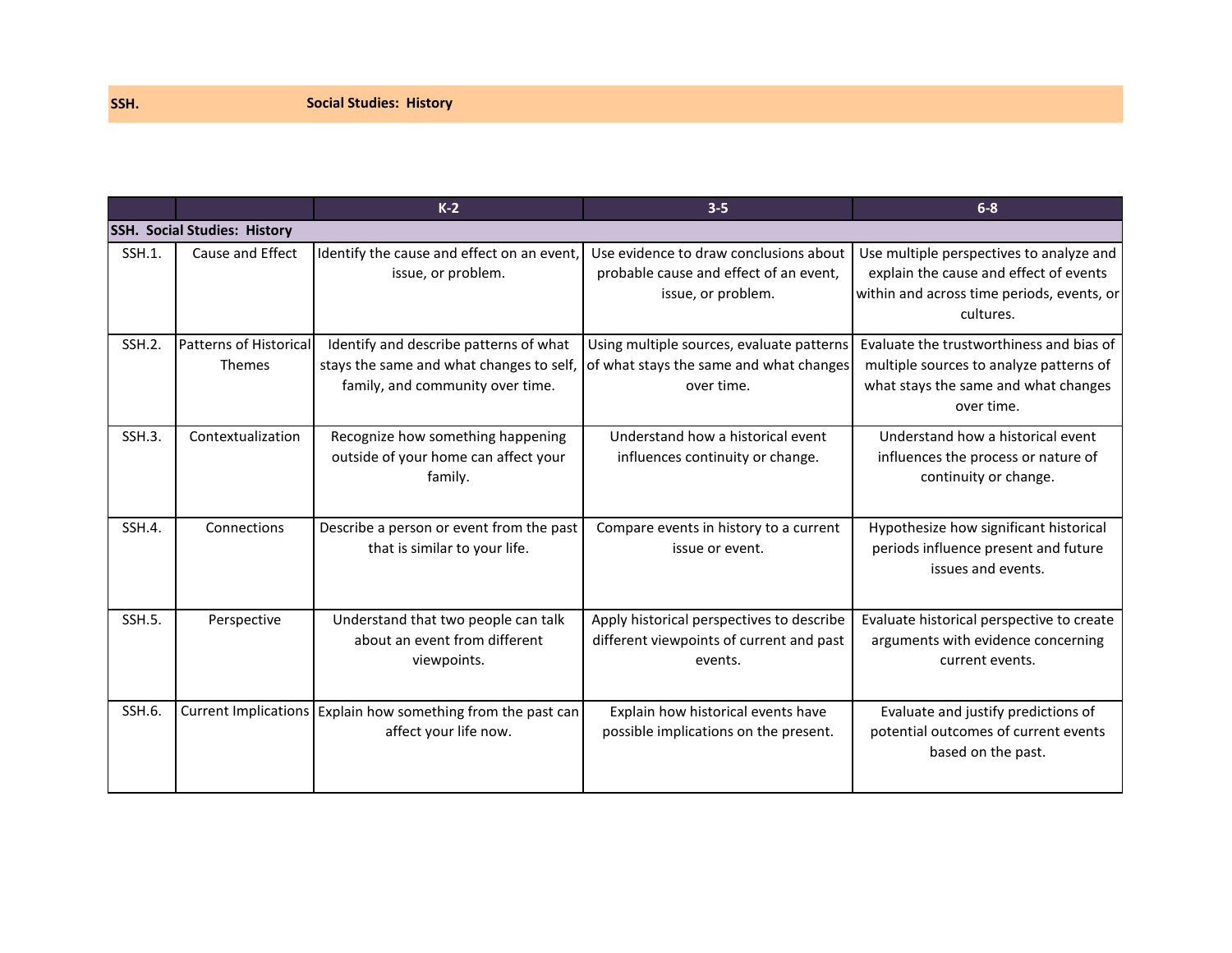|          |                                               | $K-2$                                                                                  | $3 - 5$                                                                                       | $6 - 8$                                                                                                                                    |
|----------|-----------------------------------------------|----------------------------------------------------------------------------------------|-----------------------------------------------------------------------------------------------|--------------------------------------------------------------------------------------------------------------------------------------------|
|          | <b>SSP. Social Studies: Political Science</b> |                                                                                        |                                                                                               |                                                                                                                                            |
| SSP.1.A. | American<br>Democracy                         | Understand traditions that identify our<br>state and country.                          | Understand majority rule and minority<br>rights.                                              | Understand how the Preamble and Bill of<br>Rights protects freedoms and rights.                                                            |
| SSP.1.B. |                                               | Understand why rules and laws are<br>important.                                        | Understand that laws are based on the<br>Constitution.                                        | Understand the interdependence of the<br>three branches of government on the<br>Constitution (e.g., checks and balances).                  |
| SSP.2.A. | Origins of U.S.<br>Government                 | Identify historical figures who influenced<br>the foundation of the United States.     | Identify the Founding Fathers and their<br>role in the development of the U.S.<br>Government. | Identify the Founding Fathers and<br>understand their role in the development<br>of the principles of the Consitution.                     |
| SSP.2.B. |                                               |                                                                                        | Understand contributions to the<br>development of political culture.                          | Understand how government documents<br>and court decisions affect the general<br>welfare.                                                  |
| SSP.3.   | <b>Human and Civil</b><br>Rights              | Compare rights and responsibilities<br>within the classroom, school, and<br>community. | Understand the rights and responsibilities<br>to people found in the Constitution.            | Understand the limits of individual rights<br>and protections found in the<br>Constitution.                                                |
| SSP.4.   | Human and Civil<br>Liberties                  | Identify basic rights that all humans have.                                            | Identify people and their actions have<br>influenced basic human and civil liberties.         | Understand the impact of individuals,<br>groups, and movements on the<br>development of human and civil liberties<br>for different groups. |